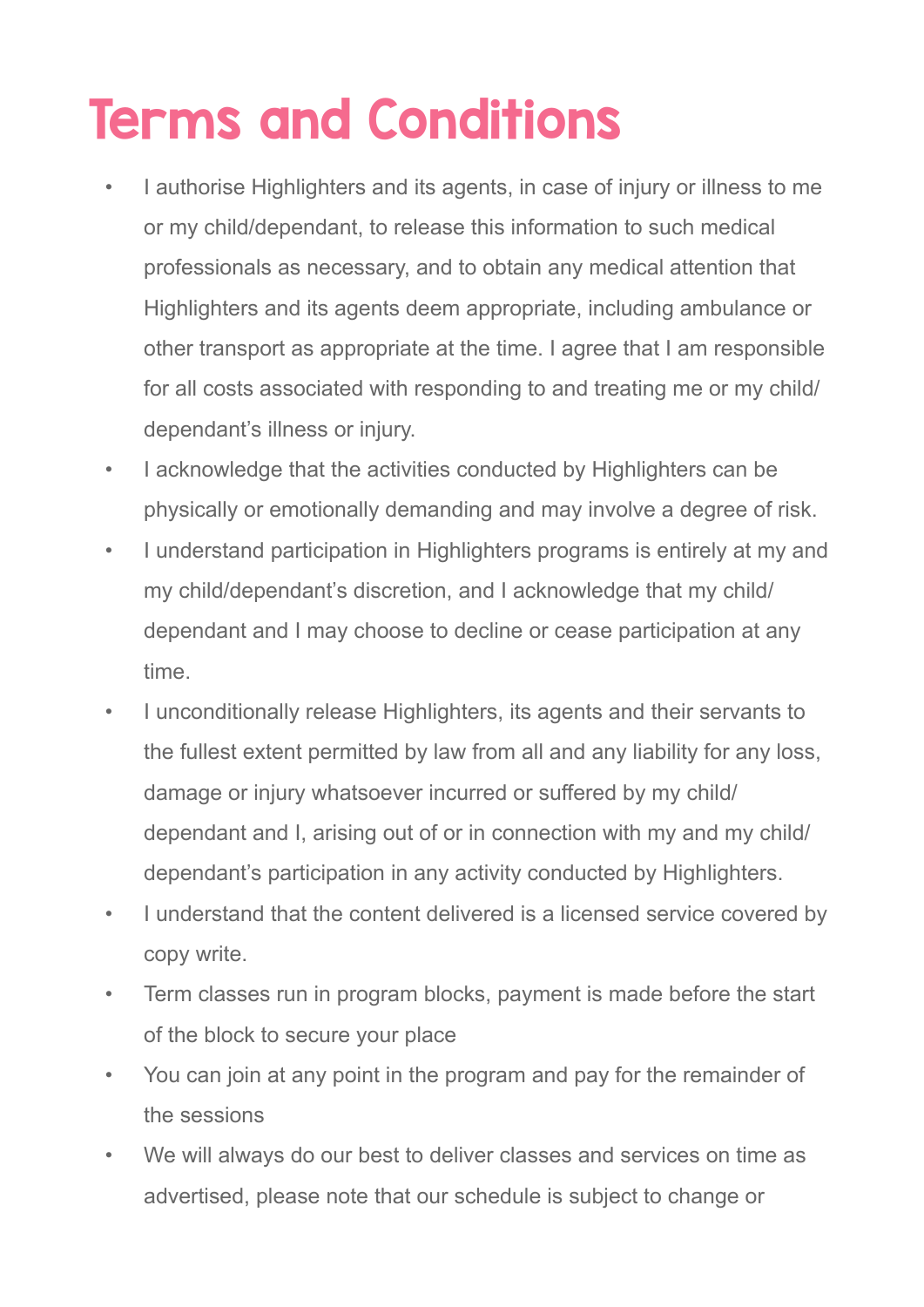cancellation if insufficient numbers are booked or for any reason outside of our control.

## PARTICIPATION CANCELLATION:

- Notice is more than 7 days a full refund will be granted OR a credit can be arranged to a workshop or program of the same value within 6 months of notice.
- Notice is within 3 to 7 days will receive a 50% refund OR a credit can be arranged to a workshop or program of the same value within 6 months of notice.
- Notice is more than 24 hours to 3 days of the program starting or once the program has commenced you will receive a 20% refund OR a credit can be arranged to a workshop or program of the same value within 6 months of notice.
- If notice is less than 24 hours and your child is unable to attend, no refund will be available however a credit to a workshop or program of the same value within 6 months of notice will be granted.
- **All of the above cancellation terms apply if your child shows any signs of being unwell or symptoms of COVID-19 in which we request they do not attend the workshop or program until medically cleared.**
- If Highlighters has to cancel any programs a full refund or credit will be issued.
- I understand photographs may be taken during classes for purposes that Highlighters deems to be appropriate, including for advertising,